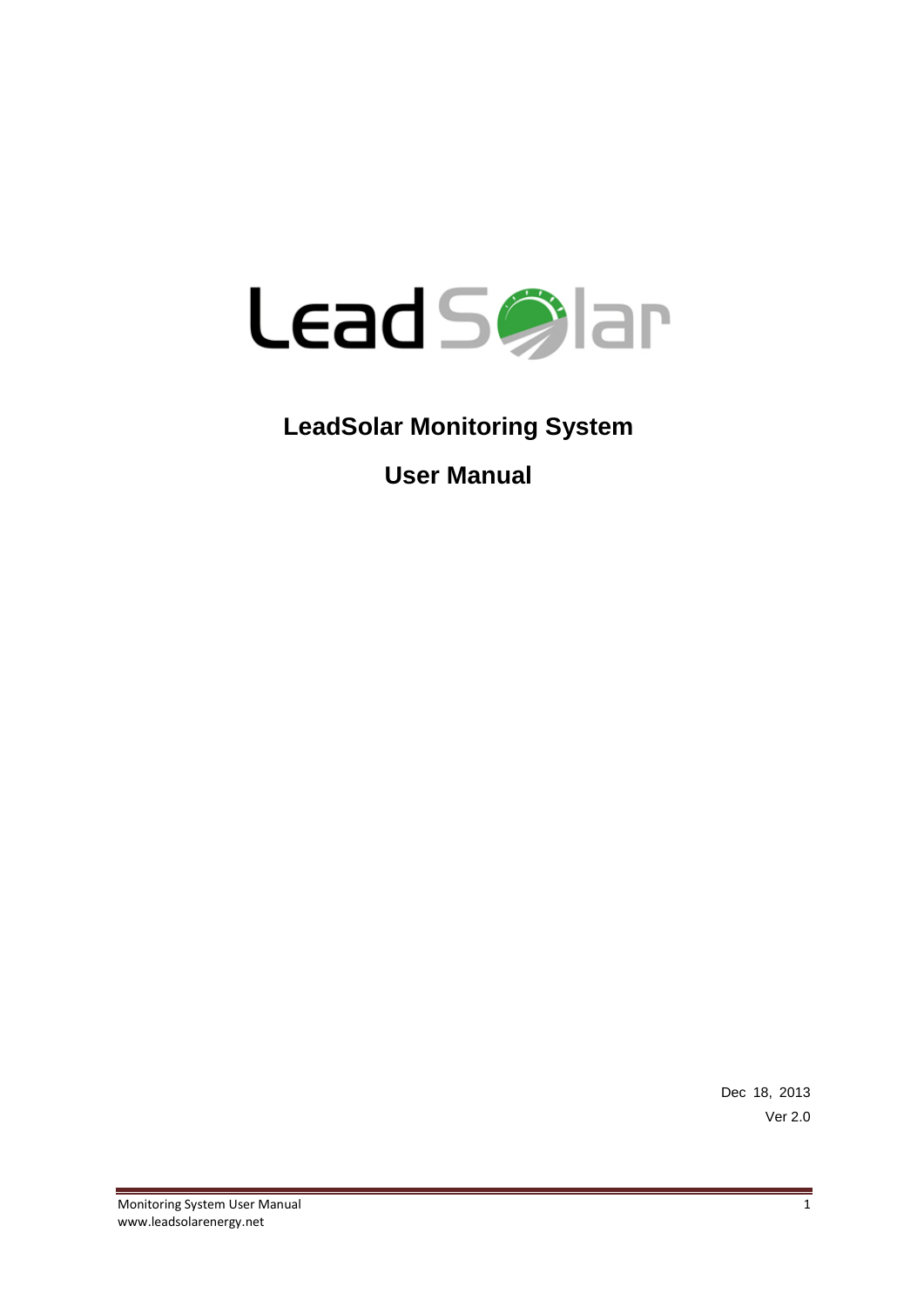# Contents

| 1. |  |
|----|--|
|    |  |
|    |  |
|    |  |
| 2. |  |
|    |  |
|    |  |
| 3. |  |
|    |  |
|    |  |
|    |  |
|    |  |
|    |  |
|    |  |
|    |  |
|    |  |
|    |  |
|    |  |
|    |  |
|    |  |
|    |  |
|    |  |
|    |  |
|    |  |
|    |  |
|    |  |
|    |  |
|    |  |
|    |  |
|    |  |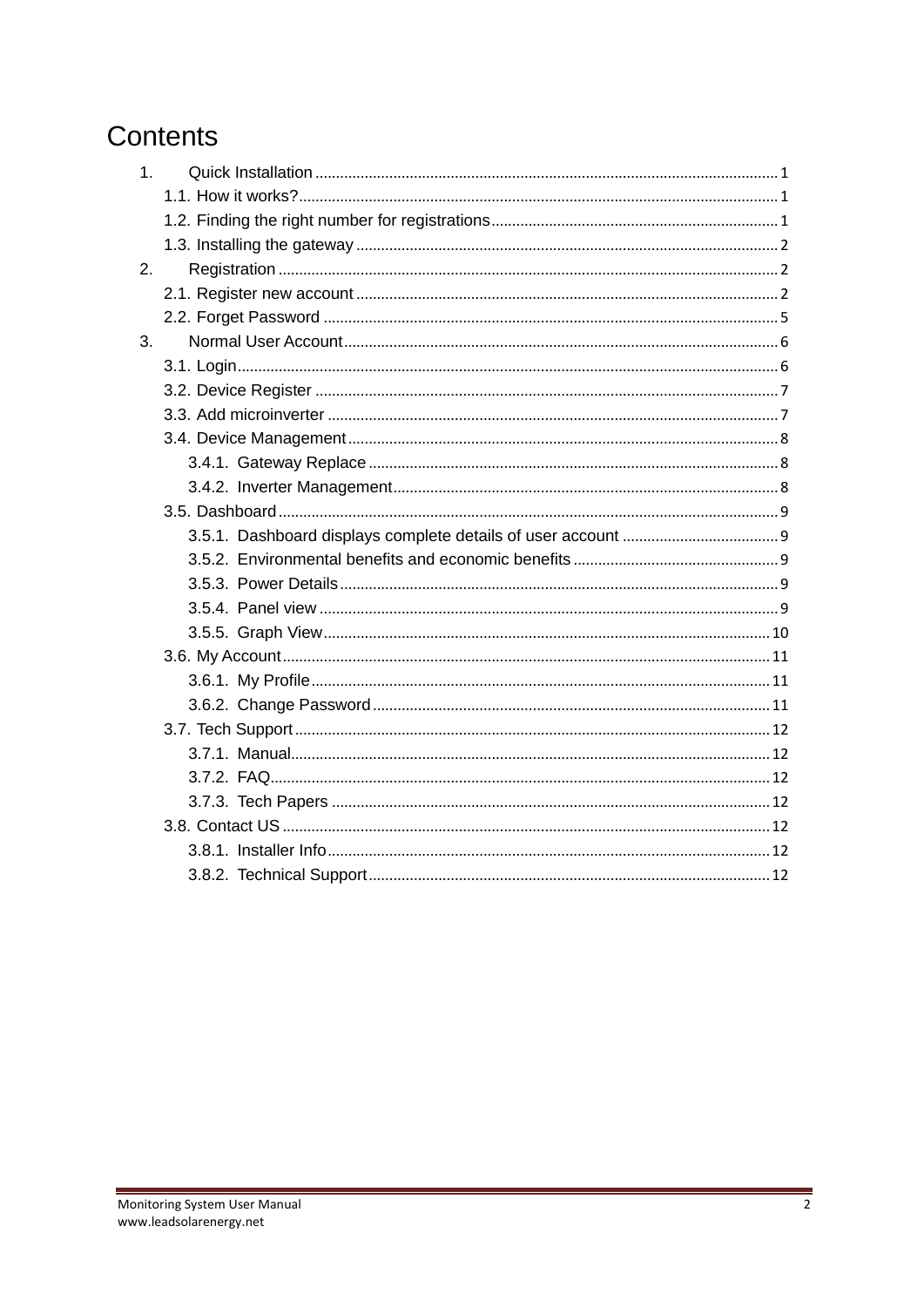# <span id="page-2-0"></span>**1. Quick Installation**

# <span id="page-2-1"></span>**1.1. How it works?**

Take three easy steps to register online at [www.leadsolarenergy.net](http://www.leadsolarenergy.net/)



- After registration is completed, the gateway will be permanently associated with the registered micro-inverters.
- During the registration, the system will activate the gateway and micro-inverters for online monitoring. The gateway is configured only to monitor the associated devices under the same user account and will not work with any other unregistered devices.
- To protect the customer's privacy once registered the gateway can not be used to monitor other users' devices.

### <span id="page-2-2"></span>**1.2. Finding the right number for registrations**

You can find the Serial number (SN) of the Micro-inverters at the right corner of the label on the device.



The Serial Number for the gateway is marked on the label on the back of the gateway as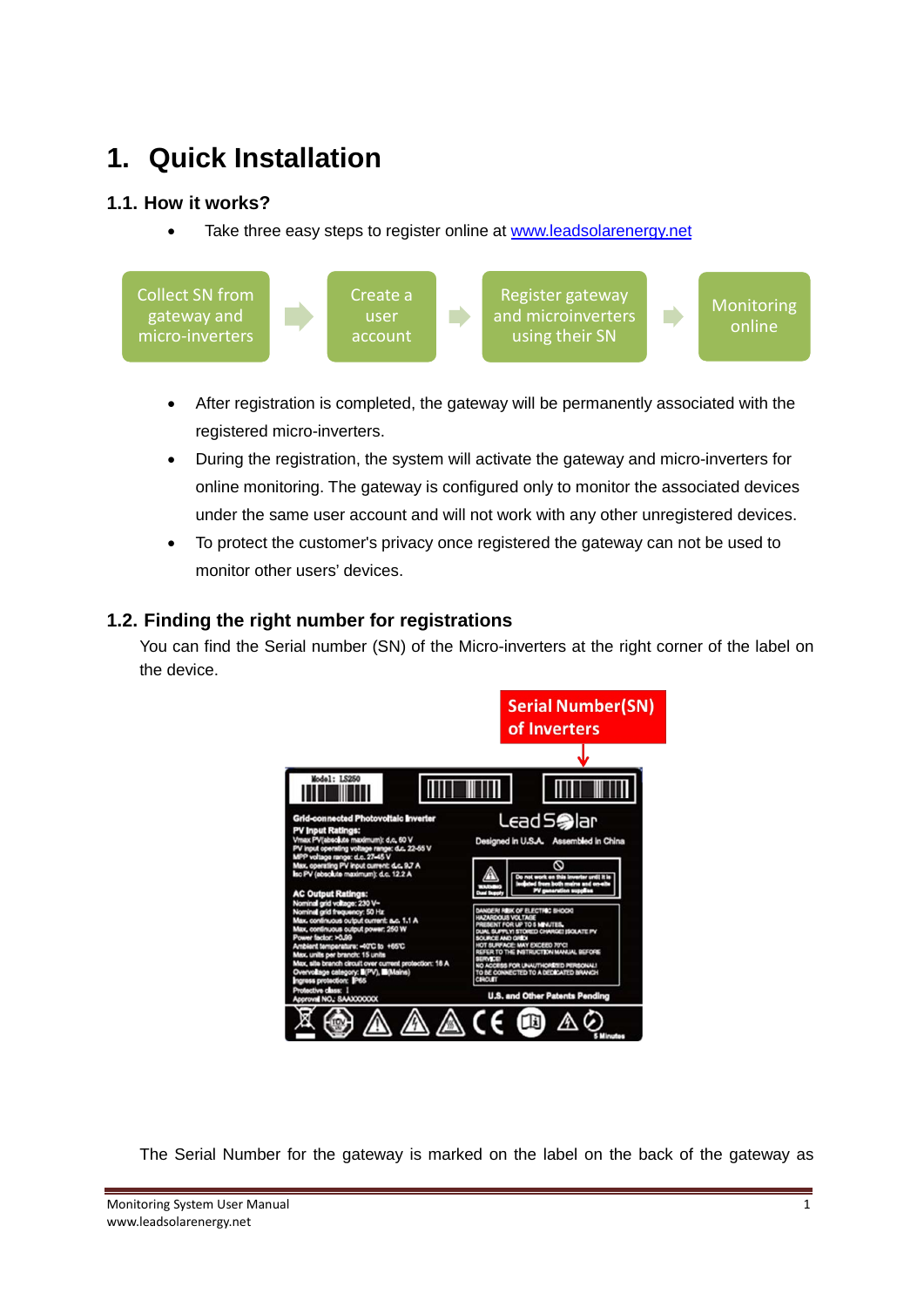shown below:



# <span id="page-3-0"></span>**1.3. Installing the gateway**

Please refer to the following diagram for a quick installation of the Leadsolar Link:



- Please try to plug Leadsolar Link to the closest socket to the junction box where you make the solar system connection.
- Connect the Leadsolar Link and your router using an Ethernet cable. Please configure your router to a DHCP mode so an IP address can be automatically assigned to Leadsolar Link.
- The three indicator lights at the front panel show the status of Leadsolar Link:
	- o The **yellow** light: the power is connected.
	- o The **green** light: Internet is connected.
	- o The red/green light: communication is ON.

# <span id="page-3-1"></span>**2. Registration**

### <span id="page-3-2"></span>**2.1. Register new account**

Before activating a solar panel that contains a LeadSolar Microinverter, please register the microinverter on the online monitoring platform first.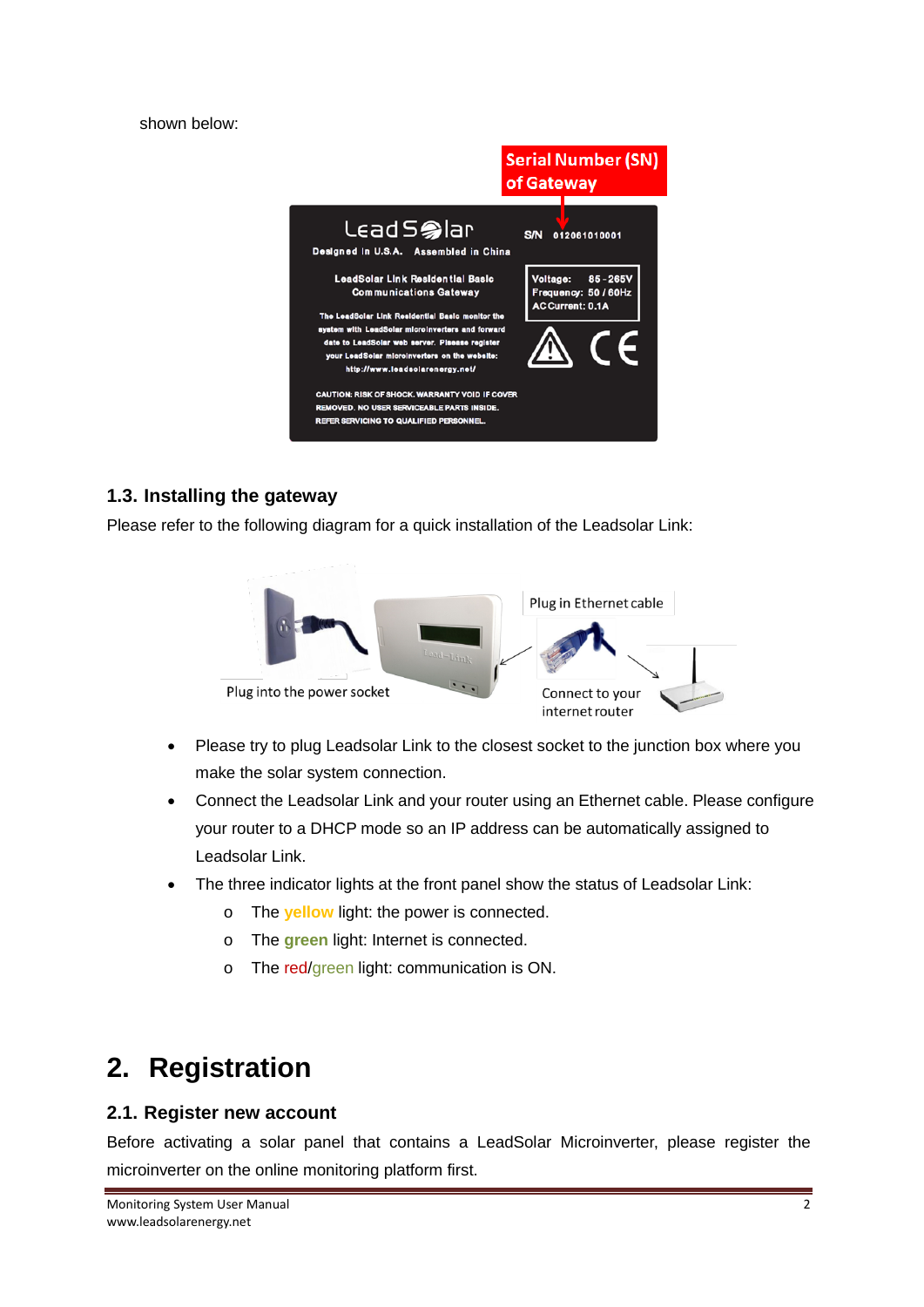- Go to [www.leadsolarenergy.net.](http://www.leadsolarenergy.net/) The system supports the latest version of IE, Firefox, and Chrome.
- Click the 'Register' button at the bottom.

| Login                       |                           |
|-----------------------------|---------------------------|
| Username:                   |                           |
| Password:                   |                           |
|                             | Remember Me<br><b>FOR</b> |
| Forgot Password?   Register | Login                     |
|                             |                           |

It will take you to this registration page: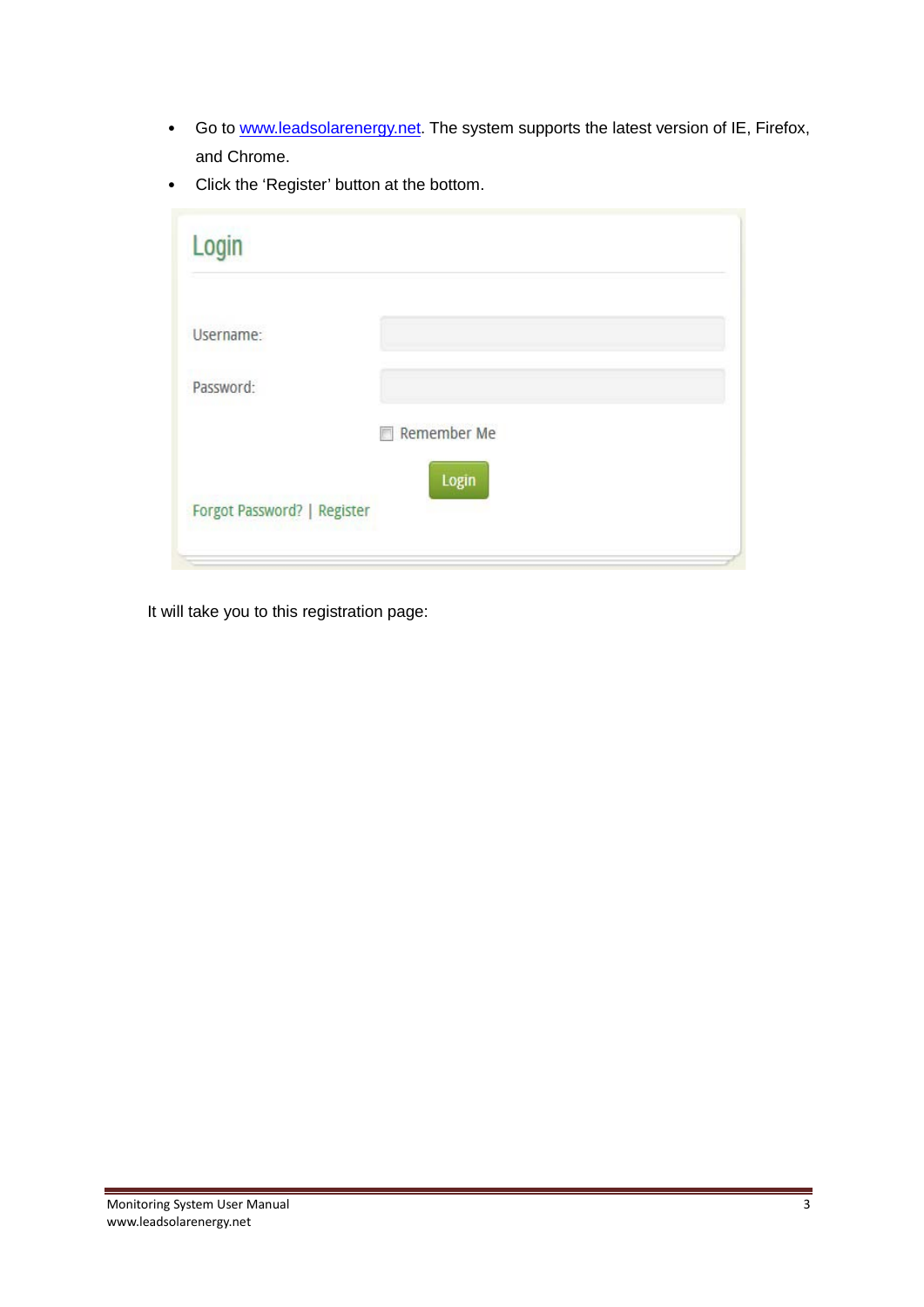| Choose Image:                   | Browse<br><b>Upload</b>                    |
|---------------------------------|--------------------------------------------|
| First Name:*                    |                                            |
| Last Name:*                     |                                            |
| Address.*                       |                                            |
| City:*                          |                                            |
| State:                          |                                            |
| Country: <sup>*</sup>           |                                            |
| Zip code:*                      |                                            |
| Contact No:*                    | Contact Number<br>Country<br>Region        |
| Domain Name:                    |                                            |
|                                 | For LeadSolar Link Utility                 |
| Email:*                         |                                            |
| Password:*                      |                                            |
| Security Question: <sup>*</sup> | -- Select Security Question--              |
| Answer:*                        |                                            |
| Spam Check*                     | 1TE4z9mX<br>Captcha Text is Case Sensitive |
| <b>Back</b>                     | <b>Create Account</b>                      |

• Fill in all required fields (indicated by a green asterisk). Then click the "Create Account" button. (Note: the domain name field is optional.)

| Note: An email has been sent to your registered Email ID. Please click on<br>verification link in your email to activate your account. |  |
|----------------------------------------------------------------------------------------------------------------------------------------|--|
| <b>Back to Login</b>                                                                                                                   |  |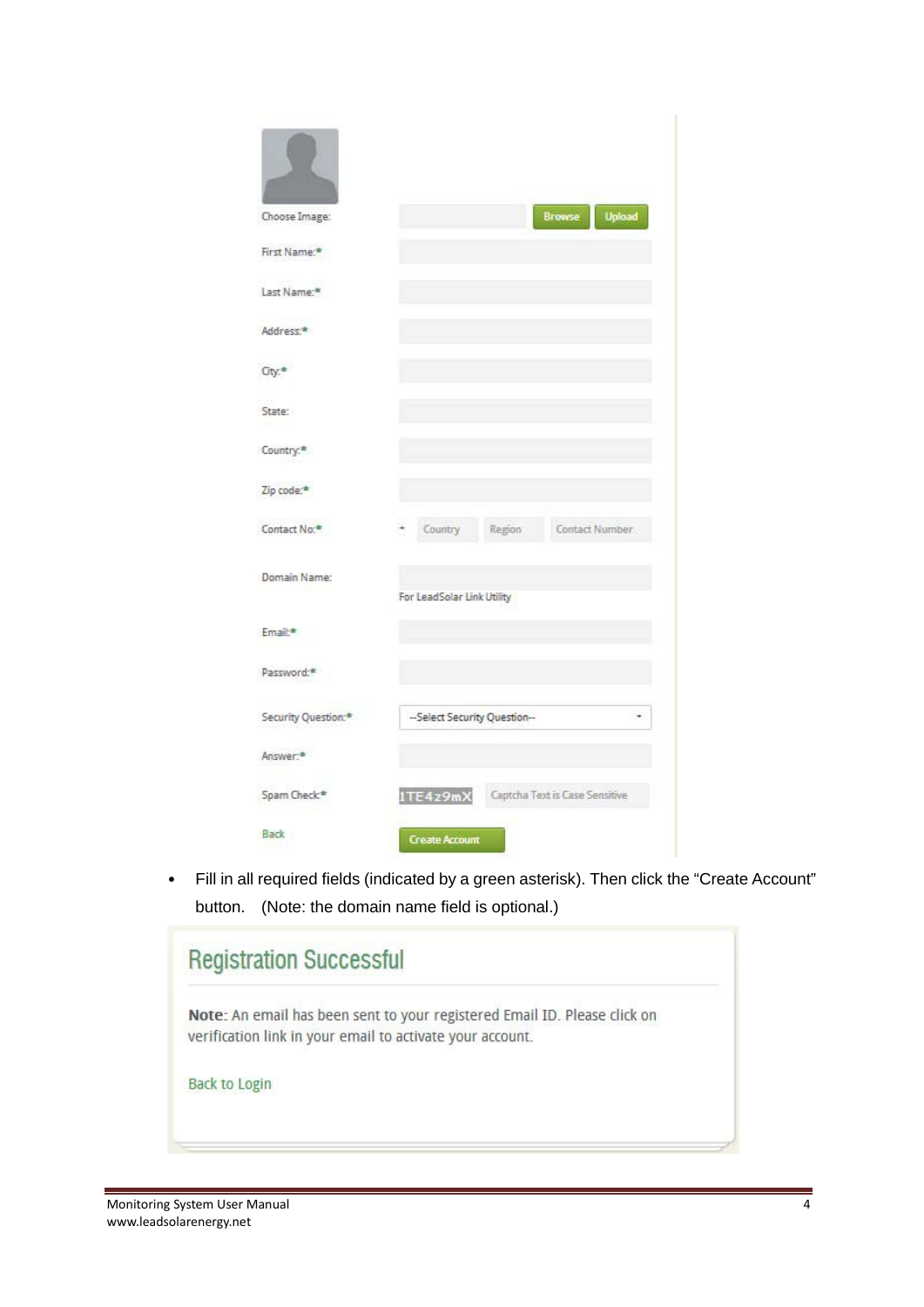• Check your email for the verification link. Click the link provided -- you will be redirected to this webpage:

| <b>Lead Sollar</b>              |  |  |  |  |  |
|---------------------------------|--|--|--|--|--|
| <b>Account Activation</b>       |  |  |  |  |  |
| Account Activated, Please Login |  |  |  |  |  |

• Now you can click on the 'Login' button to login the monitoring system.

# <span id="page-6-0"></span>**2.2. Forget Password**

This feature can help you to retrieve your password. Password will be send to your email.

| <b>Forgot Password</b>                        |                                   |  |
|-----------------------------------------------|-----------------------------------|--|
| Please enter your email address: <sup>*</sup> |                                   |  |
| <b>Back</b>                                   | <b>Next</b>                       |  |
|                                               | © 2013 LeadSolar Energy Co., Ltd. |  |

You need to answer the security question.

| <b>Security Question</b> |                                                 |  |
|--------------------------|-------------------------------------------------|--|
| Security Question:*      | In what city does your<br>nearest sibling live? |  |
| Answer:*                 |                                                 |  |
| <b>Back</b>              | <b>Next</b>                                     |  |

Click on the 'Next' button, and go to the next information page.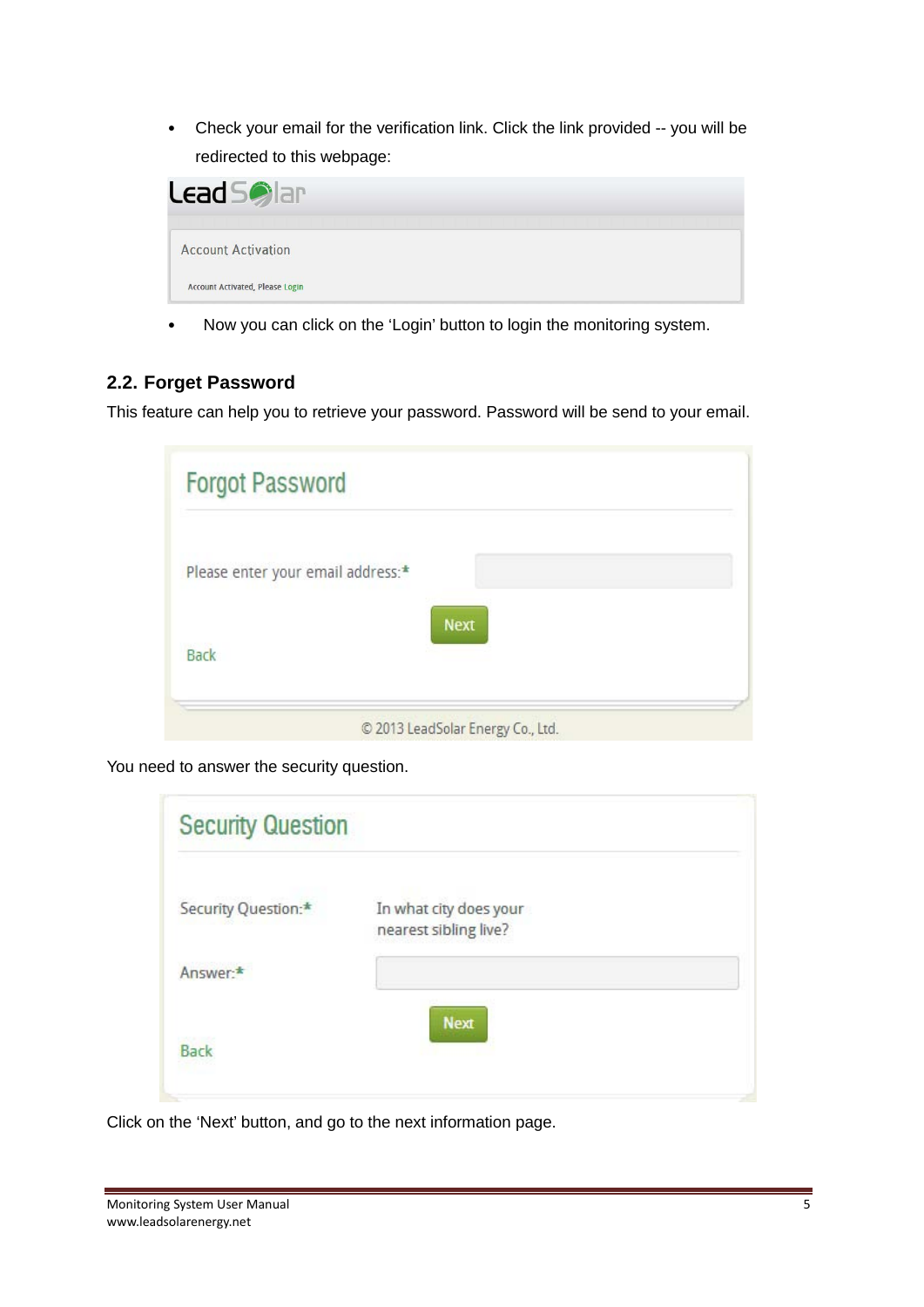| <b>Forgot Password Email Confirmation</b>                 |  |
|-----------------------------------------------------------|--|
| Note: An email has been sent to your registered Email ID. |  |
| <b>Back to Login</b>                                      |  |
|                                                           |  |
|                                                           |  |

Note: You should go to your email box, and get the password, and then you can use the email ID and the password to login the monitoring system.

# <span id="page-7-0"></span>**3. Normal User Account**

# <span id="page-7-1"></span>**3.1. Login**

Go to the URL: [www.leadsolarenergy.net](http://www.leadsolarenergy.net/) to access to the monitoring system.

| Login                       |             |  |
|-----------------------------|-------------|--|
| Username:                   |             |  |
| Password:                   |             |  |
|                             | Remember Me |  |
| Forgot Password?   Register | Login       |  |

Input your username and password (Note: you should register a new account, and activate it. Optional Choice: click "Remember Me" and let the system to remember your username and password.), then Click the 'Login' button. The first time you login, you will see "Device Management" registration page. Login page will take you to your system dashboard.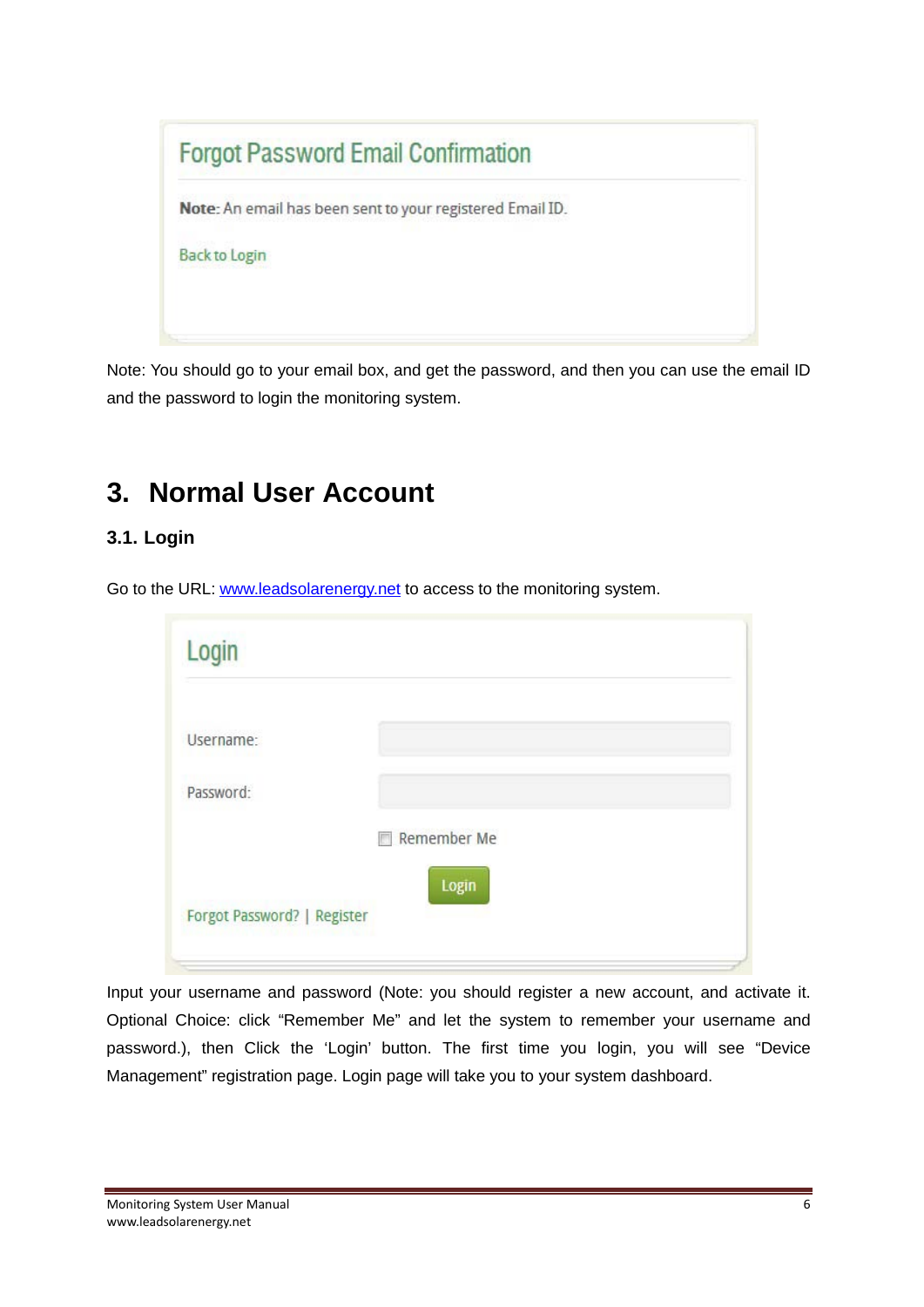| Dashboard    | Device Management | My Account                         | <b>Tech Support</b> | Contact Us                          |
|--------------|-------------------|------------------------------------|---------------------|-------------------------------------|
| Registration |                   |                                    |                     |                                     |
|              |                   |                                    |                     |                                     |
|              |                   | LeadSolar Link Serial #:*          |                     | Add New<br>$\overline{\phantom{a}}$ |
|              |                   | LeadSolar MicroInverter Serial #-* |                     |                                     |
|              |                   |                                    |                     | Add Inverter<br>Save                |

# <span id="page-8-0"></span>**3.2. Device Register**

You should provide all required field information. You also need to upload image first before register the gateway. This page will fill in your registration address by default. You can change address details if needed. In case of error, please contact with Administrator.

|                       | Choose Image:   | Upload<br><b>Browse</b>      |           |
|-----------------------|-----------------|------------------------------|-----------|
| LeadSolar Link S.No:* |                 | Installed Date: <sup>*</sup> |           |
| Address:*             | 22 Peterson Pde | City:                        | Thornton  |
| State:                | <b>NSW</b>      | Country:*                    | Australia |
| Zip code:*            | 2322            |                              |           |

# <span id="page-8-1"></span>**3.3. Add microinverter**

Before adding inverters, you should first register at least a gateway.

Select a gateway and add multiple inverters. Please make sure data (inverter Serial NO.) is valid. Each gateway supports maximum 30 inverters.

| <b>Registration</b> |                                    |                             |                                            |  |
|---------------------|------------------------------------|-----------------------------|--------------------------------------------|--|
|                     | LeadSolar Link Serial #:*          | 00009101001B                | $\overline{\phantom{a}}$<br><b>Add New</b> |  |
|                     | LeadSolar MicroInverter Serial #:* | <b>Add Inverter</b><br>Save |                                            |  |

Note: After adding micro-inverter to binding with your gateway which registered on your account, you should go to "My Profile" to check your installer's information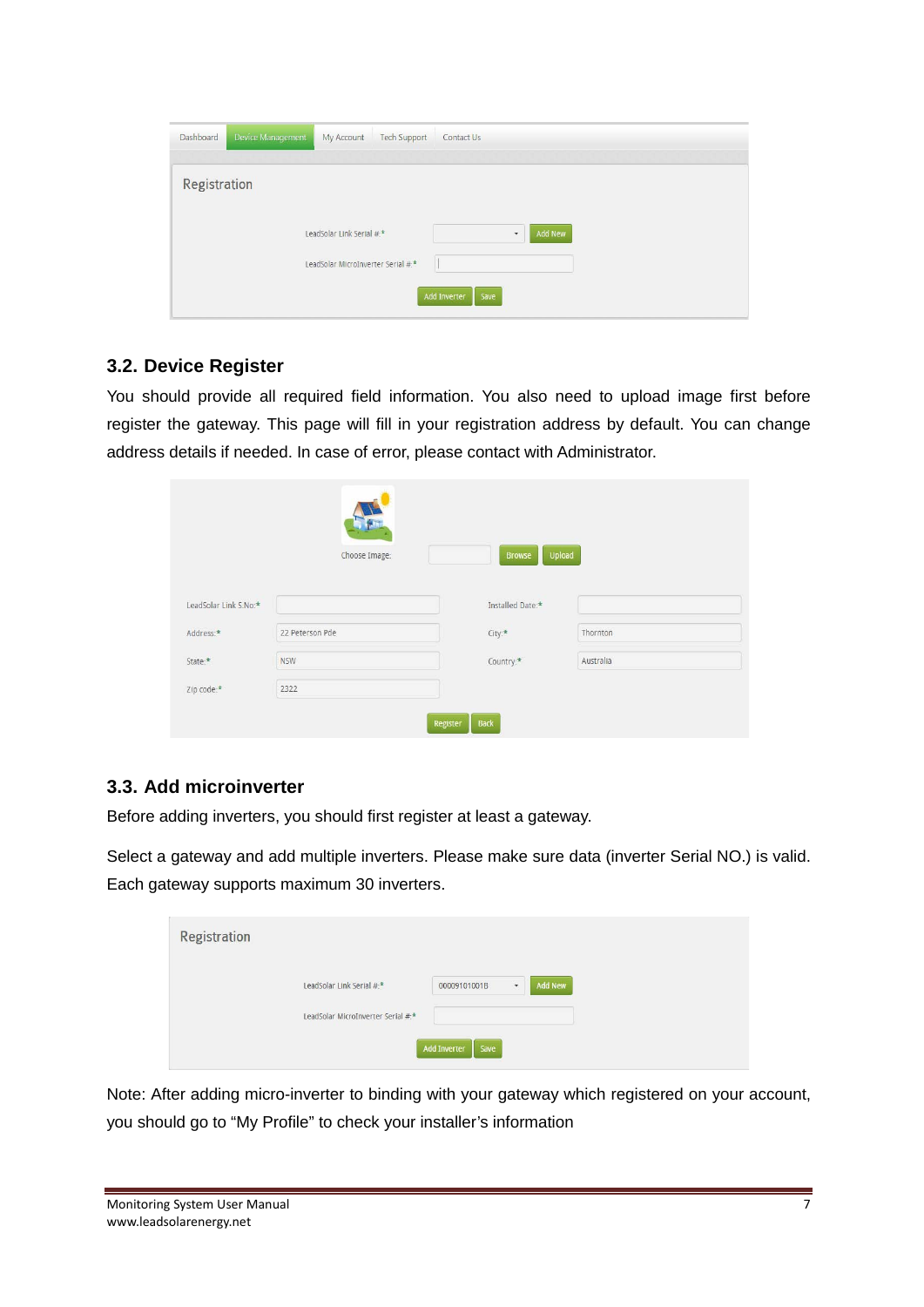### <span id="page-9-0"></span>**3.4. Device Management**

#### <span id="page-9-1"></span>**3.4.1. Gateway Replace**

You can replace your gateway with another gateway. But you can't delete the gateway from normal user account. You need to select a gateway first before replacement.

| Leadsolar Link SN# |  |               |
|--------------------|--|---------------|
| Leadsolar Link SN# |  |               |
|                    |  |               |
|                    |  | Close<br>Save |
|                    |  |               |

#### <span id="page-9-2"></span>**3.4.2. Inverter Management**

You also can replace inverter with new one, and also can delete inverter from your account.

| Leadsolar Link SN#                                     |         |
|--------------------------------------------------------|---------|
| --Select Gateway--<br>$\overline{\phantom{a}}$         | Replace |
| <b>MicroInverter SN#</b>                               |         |
| -Select Inverter-                                      | Replace |
| <b>Delete</b><br><b>Add New</b><br><b>Monitor Data</b> |         |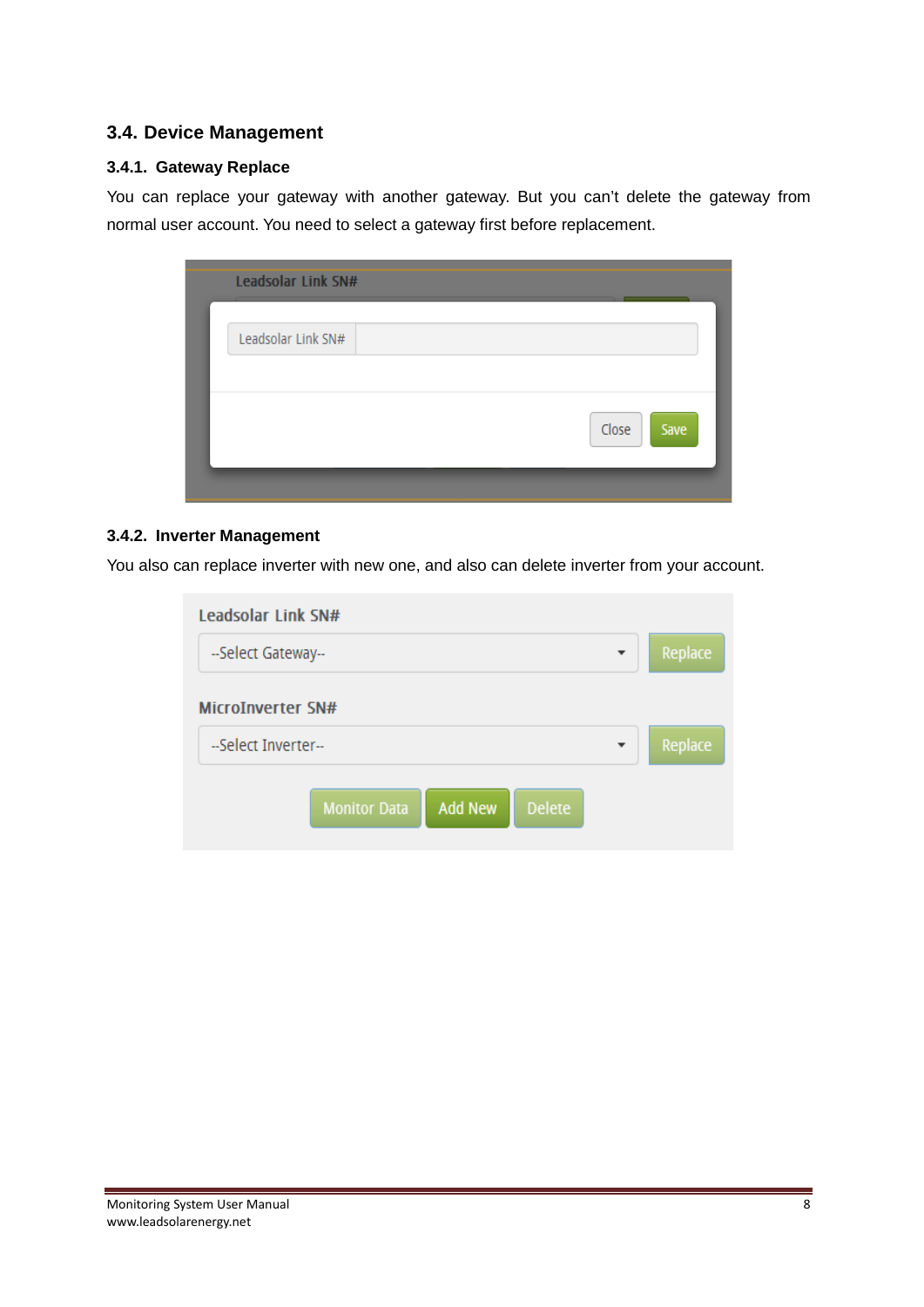# <span id="page-10-0"></span>**3.5. Dashboard**

#### Dashboard Mostly cloudy - 9 C ż **Trees Planed** Carbon Offset Income Humidity 53  $0.08$  trees  $2.04$  ton \$50.80 Wind N at 9 kph **Power Now Today's Energy Monthly Energy Yearly Energy Total Energy** 8.87 Kwh 72 57 Kwh 126.61 Kwh 126.61 Kwh 655 66 W Panel View **Graph View** 01106000007B 01106000007E 011060000036 011060000073 01106000007/ 011060000070 01106000008 01106000008  $27.17W$ **17 R W** 0.39W  $9.11 W$ 98W  $1.06W$ 9.19W 28.61 W 011060000082 0110600000AF 0110600000 0110600000C0 0110600000E0<br>31.88 W 011070000094 0110700000D9<br>27.2 W 011070000130 28 94 W 25 55 W 31 38 W 30 69 W 28.61 W **N 80 EB** 01109102004A 110700001D5 011091020033 11091020063 011091020118 0110910101F9 31.2W **972W** 26.66 W 37 W 27.64 W 32.98 W

#### <span id="page-10-1"></span>**3.5.1. Dashboard displays complete details of user account**

#### <span id="page-10-2"></span>**3.5.2. Environmental benefits and economic benefits**

This section displays the environmental benefits and economic benefits, as well as weather information.

| <b>Trees Planed</b><br>m. | Carbon Offset             | Income | Mostly cloudy - 9 C<br>Humidity 53 |
|---------------------------|---------------------------|--------|------------------------------------|
| trees                     | $\mathbf{A}_{\text{ton}}$ | .80    | Wind N at 9 kph                    |

#### <span id="page-10-3"></span>**3.5.3. Power Details**

This section displays the complete power details. It consists of Total inverters current power, Todays power, Month power, Year power and total power.

| <b>Power Now</b> | <b>Today's Energy</b> | <b>Monthly Energy</b> | <b>Yearly Energy</b> | <b>Total Energy</b> |
|------------------|-----------------------|-----------------------|----------------------|---------------------|
| 655.66 W         | 8.87 Kwh              | 72.57 Kwh             | 126,61 Kwh           | 126.61 Kwh          |

### <span id="page-10-4"></span>**3.5.4. Panel view**

This section displays information of all inverters, including the inverter's SN, current output power (unit: watt), working status, and the energy for Today/Last Week/This Month/This Year/Total mode. By default, the panel only displays the Inverter's SN and current output power (unit: watt), and put mouse pointer on the panel, it displays all information.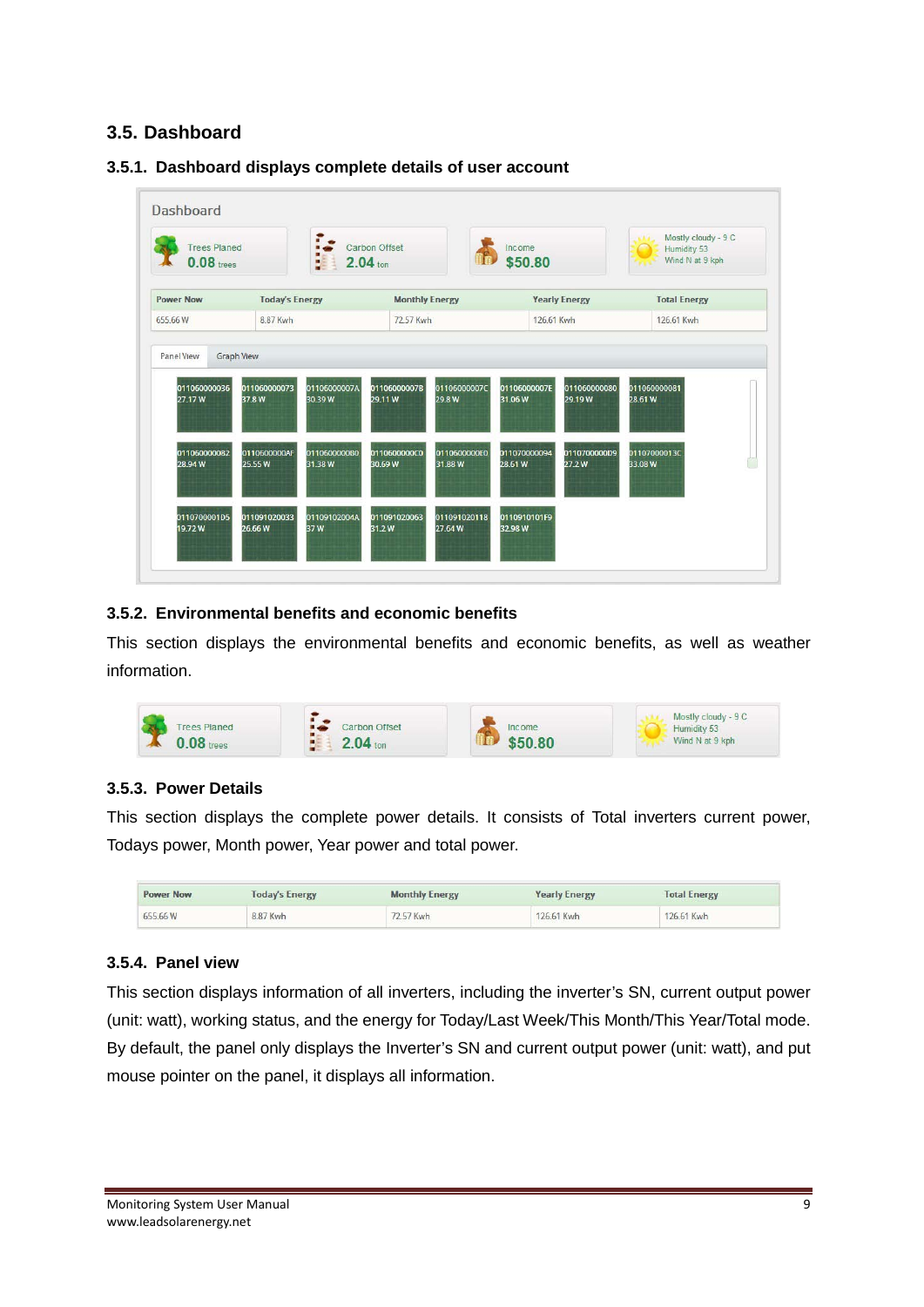| <b>Graph View</b><br>Panel View |                        |                     |                       |                        |                         |              |              |  |
|---------------------------------|------------------------|---------------------|-----------------------|------------------------|-------------------------|--------------|--------------|--|
| 011060000036                    | 011060000073           | 01106000007A        | 01106000007B          | 01106000007C           | 01106000007E            | 011060000080 | 011060000081 |  |
| 27.17W                          | 37.8W                  | 30.39W              | 29.11 W               | 29.8 W                 | 31.06W                  | 29.19 W      | 28.61 W      |  |
| 011060000082                    | 0110600000AF           | 0110600000B0        | 0110600000C0          | 0110600000E0           | 011070000094            | 0110700000D9 | 01107000013C |  |
| 28.94 W                         | 25.55 W                | 31.38W              | 30.69W                | 31.88W                 | 28.61 W                 | 27.2W        | 33.08 W      |  |
| 0110700001D5<br>19.72W          | 011091020033<br>26.66W | 01109102004A<br>37W | 011091020063<br>31.2W | 011091020118<br>27.64W | 0110910101F9<br>32.98 W |              |              |  |

### <span id="page-11-0"></span>**3.5.5. Graph View**

This section displays the power graph for Today/Last 30 Days/ This Year mode.



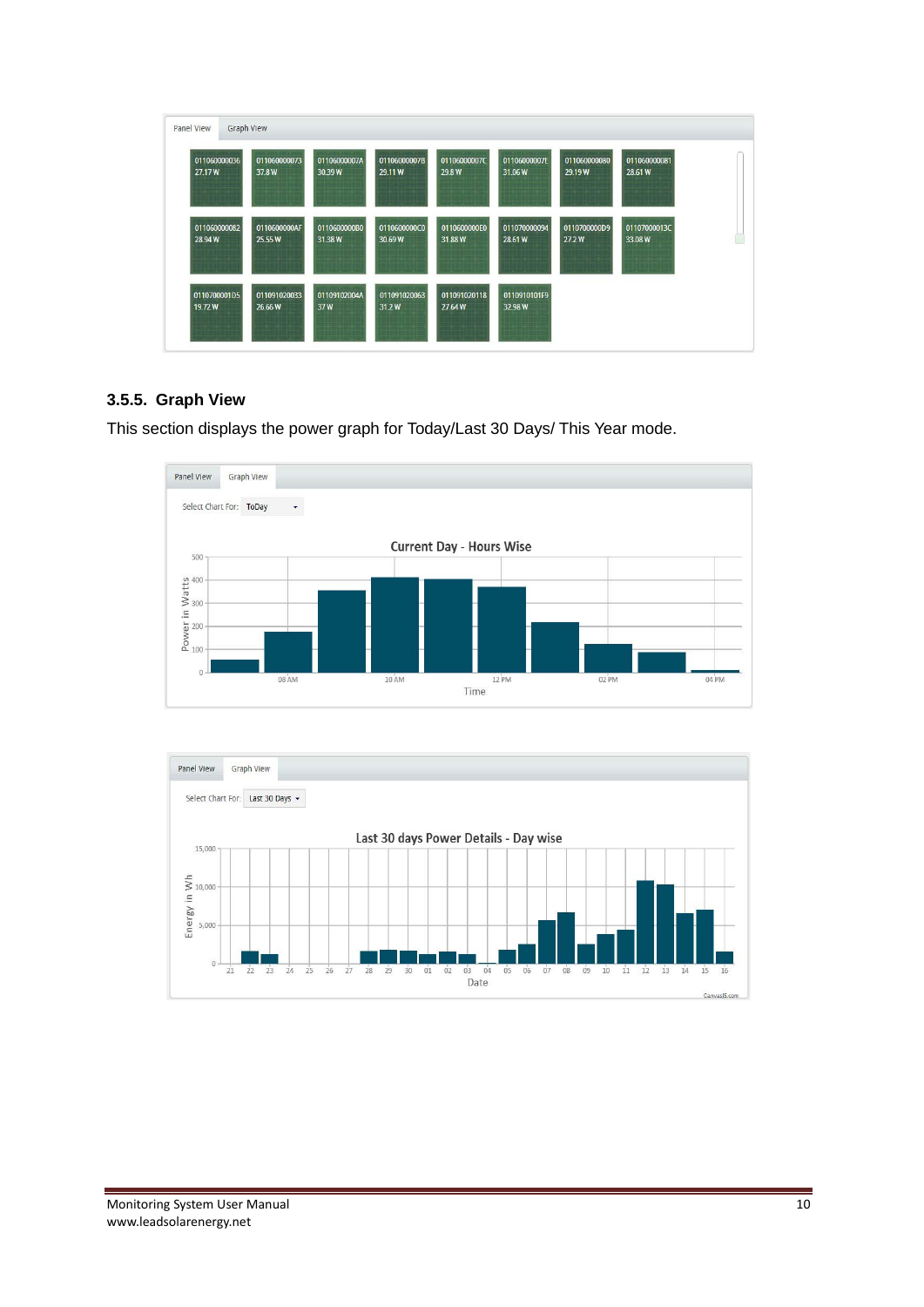

### <span id="page-12-0"></span>**3.6. My Account**

#### <span id="page-12-1"></span>**3.6.1. My Profile**

This part displays the detail information of the user, and he can update his personal information.

| My Profile                    |               |                   |                                           |
|-------------------------------|---------------|-------------------|-------------------------------------------|
| First Name:*                  | LeadSolar     | Last Name:        | WuXi                                      |
| My installer ID: <sup>±</sup> | 125           | Address 1:*       | 530 Mansion A308, Qingyuan Road, Wuxi New |
| City:                         | WuXi          | State:            | Jiangsu Province                          |
| Country: <sup>*</sup>         | China         | Zip code:*        | 214135                                    |
| Contact No:*                  | 8651081817466 | Email:*           | leadsolar2012demo@gmail.com               |
| Is Installer?:                | 画             | User's Installer: | leadsolar2012@gmail.com                   |

Note: After you finish inverter registration, you need to confirm his installation information. Then you should select the right installer's email ID or the installer ID, and you need to ensure all information of your installer is correct, then click on the 'update' button to update it.

#### <span id="page-12-2"></span>**3.6.2. Change Password**

This section is used to change password.

| Old Password:     |  |  |
|-------------------|--|--|
| New Password:     |  |  |
| Confirm Password: |  |  |